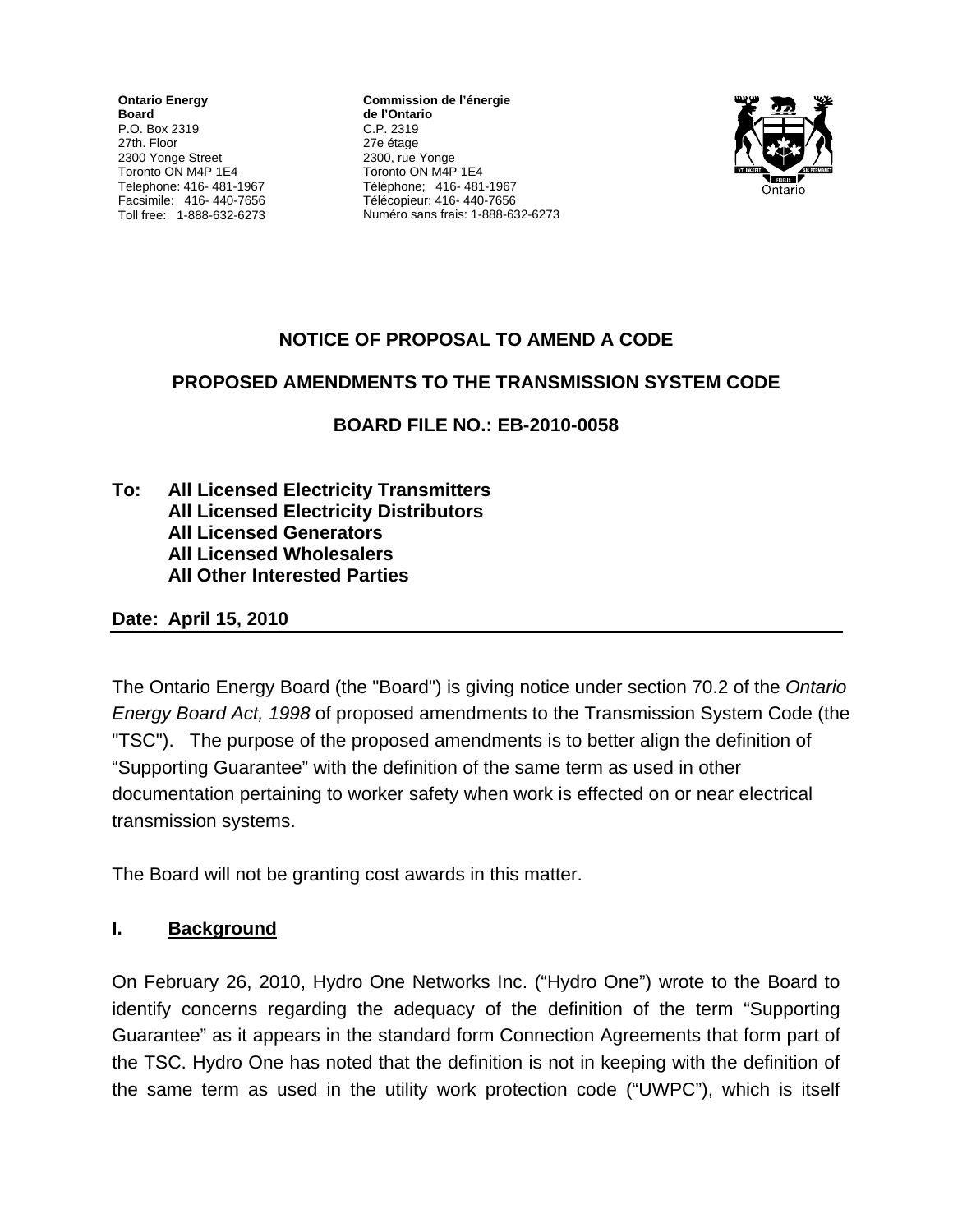referred to in the Electrical Utility Safety Rules that apply to electrical work performed on or near electrical transmission or distribution systems in accordance with O. Reg. 213/91 (Electrical Hazards) made under the *Occupational Health and Safety Act*. More specifically, Hydro One has noted that while the definition in the TSC requires that there be operating instructions, the UWPC definition requires that the relevant party provide a written guarantee of a particular state or condition. In Hydro One's view, adoption of the UWPC definition would ensure a safer work environment. A copy of Hydro One's letter is attached to this Notice as Attachment A.

#### **II. Summary of Proposed Amendments to the TSC**

The Board agrees with Hydro One that the definition of "Supporting Guarantee" in the UWPC can provide a safer work environment for all concerned. The Board is therefore proposing to revise the definition of "Supporting Guarantee" in sections 1.1.20 of both Appendix 1A (Form of Connection Agreement for Load Customers) and Appendix 1B (Form of Connection Agreement for Generator Customers) of the TSC to align it with the definition of "Supporting Guarantee" in the UWPC. The text of the proposed amendments is set out in Attachment B to this Notice.

Under section 9.4 of the standard form Connection Agreements set out in Appendix 1A and Appendix 1B of the TSC, parties to a Connection Agreement are required to amend their Agreement in such manner as may be required by the Board. Given the importance of worker safety, and of the need to ensure that all parties have a clear and common understanding of their obligations in that regard, the Board believes that the preferred approach in this case is for all Connection Agreements to reflect the updated definition of "Supporting Guarantee", should that updated definition be adopted. Accordingly, if the Board adopts the proposed amendments to the TSC the Board will also direct that all existing Connection Agreements be amended accordingly.

#### **III. Anticipated Costs and Benefits of the Proposed Amendments**

The Board anticipates that the proposed amendments set out in Attachment B will help to ensure a safer work environment and provide greater protection of power system equipment, utility and utility customer staff and the public.

The Board does not believe that implementation of the proposed amendments will result in material incremental costs being borne by transmitters or their customers.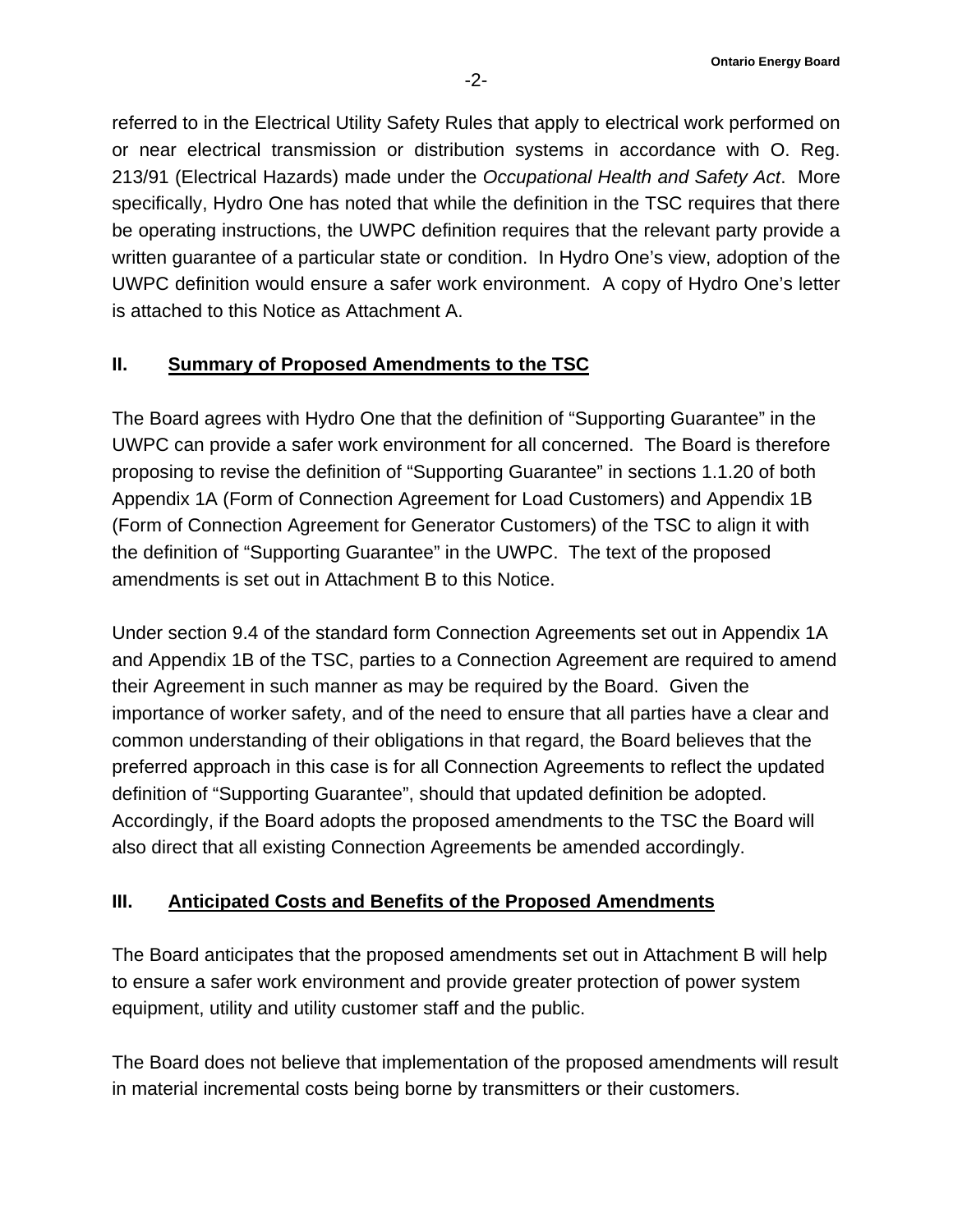#### **IV. Coming Into Force**

The Board proposes that the amendments to the TSC described above and set out in Attachment B to this Notice come into force on the date that the final amendments are published on the Board's website after having been made by the Board.

#### **V. Invitation to Comment**

All interested parties are invited to comment in writing on the Board's proposed amendments to the TSC set out in Attachment B by **May 6, 2010**.

Two (2) paper copies of each filing must be provided, and should be sent to:

Kirsten Walli Board Secretary Ontario Energy Board P.O. Box 2319 2300 Yonge Street, Suite 2700 Toronto, Ontario M4P 1E4

The Board requests that interested parties make every effort to provide electronic copies of their filings in searchable/unrestricted Adobe Acrobat (PDF) format, and to submit their filings through the Board's web portal at **[www.errr.oeb.gov.on.ca](http://www.errr.oeb.gov.on.ca/)**. A user ID is required to submit documents through the Board's web portal. If you do not have a user ID, please visit the "e-filings services" webpage on the Board's website at **[www.oeb.gov.on.ca](http://www.oeb.gov.on.ca/)**, and fill out a user ID password request. Additionally, interested parties are requested to follow the document naming conventions and document submission standards outlined in the document entitled "RESS Document Preparation – A Quick Guide" also found on the e-filing services webpage. If the Board's web portal is not available, electronic copies of filings may be filed by e-mail at **[boardsec@oeb.gov.on.ca.](mailto:boardsec@oeb.gov.on.ca)**

Those that do not have internet access should provide a CD or diskette containing their filing in PDF format.

Filings to the Board must be received by the Board Secretary by **4:45 p.m.** on the required date. They must quote file number **EB-2010-0058** and include your name, address, telephone number and, where available, your e-mail address and fax number.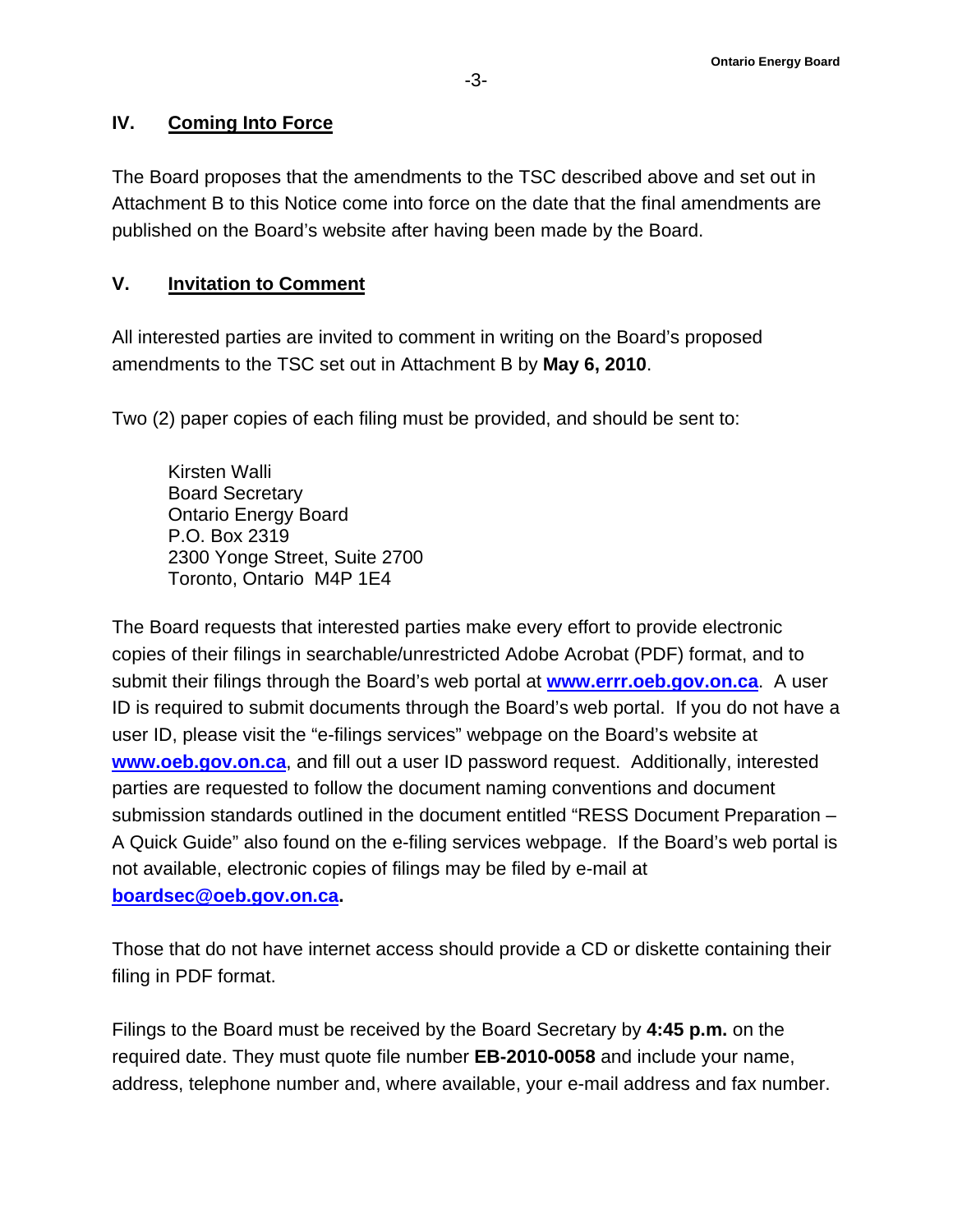This Notice, including the proposed amendments to the TSC set out in Attachment B, and all written comments received by the Board in response to this Notice, will be available for public inspection on the Board's website at **[www.oeb.gov.on.ca](http://www.oeb.gov.on.ca/)** and at the office of the Board during normal business hours.

If you have any questions regarding this Notice, including the proposed amendments set out in Attachment B, please contact Gordon Ryckman at 416-440-8109 or by e-mail at **[Gordon.Ryckman@oeb.gov.on.ca](mailto:Gordon.Ryckman@oeb.gov.on.ca)**. The Board's toll free number is 1-888-632- 6273.

**DATED** at Toronto, April 15, 2010.

#### **ONTARIO ENERGY BOARD**

*Original signed by* 

Kirsten Walli Board Secretary

Attachments:

| Attachment A: Letter from Hydro One Networks Inc. dated February 26,<br>2010 |
|------------------------------------------------------------------------------|
| Attachment B: Proposed Amendments to the Transmission System Code            |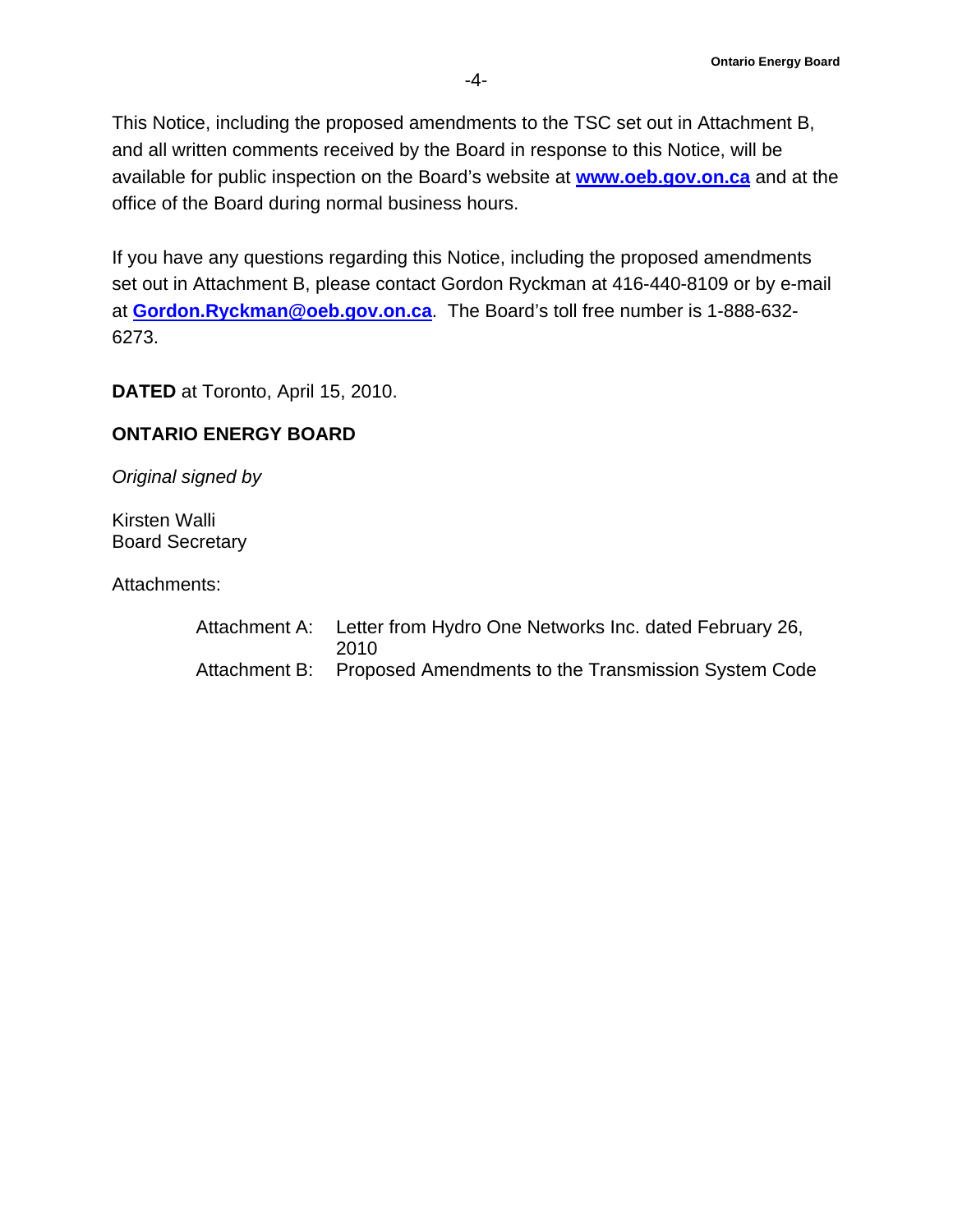# **Attachment A**

# **Letter from Hydro One Networks Inc. dated February 26, 2010**

(see attached document)